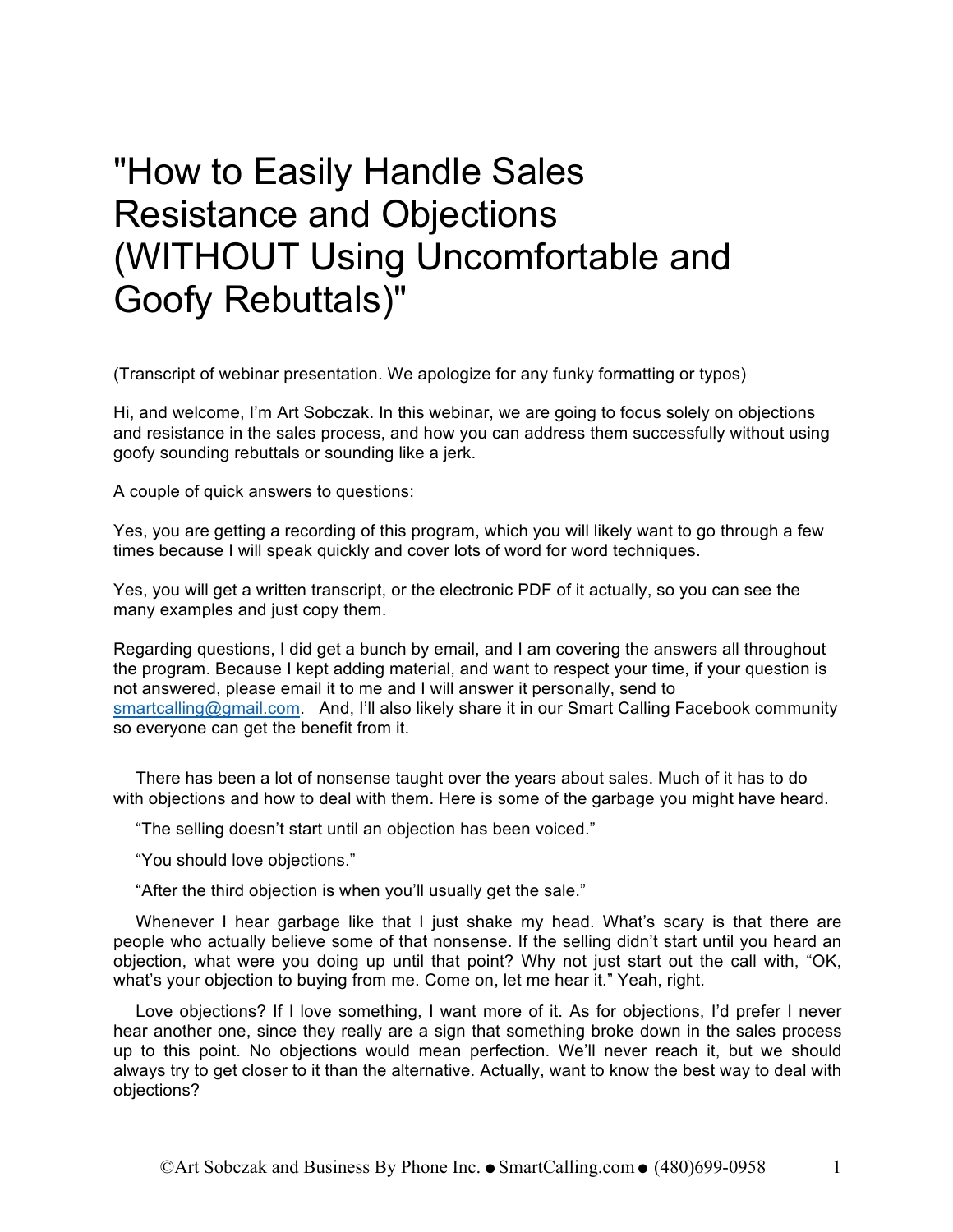Prevent them from coming up in the first place. Most objections are CREATED by salespeople who talk too much. Think about it, if you did not mention something that they did not want, you would not hear an objection, would you? So, the most important point is, focus on asking questions before you present, and you will minimize objections.

OK, but the reality is that we're always going to be faced with resistance. How you deal with it determines your success, and the height of your attitude. Many sales reps either give up upon the first sign of resistance, or they react adversarially, putting on the gloves to defend their own position. Neither is a good strategy.

If you give up, you potentially are missing an opportunity that still might be present, but there is a problem that needs to be addressed. But we need to address it professionally.

The problem with lots of conventional sales training on objections is that it focuses on responding to an objection with a canned answer. There are a couple of serious flaws in this approach.

First, when you hear an objection, you are not hearing the problem, you are hearing a symptom. For any objection, there could be five or ten possible reasons for someone voicing that objection. If you come back with one answer, it's likely you are not addressing their real concern. It's like if you went to the doctor with a headache, and he immediately prescribed brain surgery! That probably would not be treating the real problem!

The other flaw with using a canned answer is that it is simply telling someone that they are wrong. One thing that I learned from years of playing baseball and then coaching my kids boys baseball and girls softball teams--which is common sense but not usually practiced by most people--is that umpires don't like to be told they're wrong. Tell an umpire that a pitch was a strike when he or she called it a ball, and they don't say, "You know, you're right. Thanks for that. I'll change the call."

Or tell them, with passion, that they just blew the call at first base, and they might appreciate your opinion so much that they sometimes insist you leave the field.

Makes sense, doesn't it. When was the last time someone thanked you for telling them they were flat out wrong? It doesn't happen.

Even though everyone resents being told they're wrong— often getting defensive— most sales training suggests sales reps do exactly that: counter objections and resistance with slick, canned phrases, with insidious names like the "Boomerang Technique," which inherently tells people they're wrong and makes them feel just slightly lower than topsoil.

I was in line at the local Barnes & Noble with several books. The counterguy started to process the transaction and asked the question I heard him pose to the three people I watched check out in front of me.

"Do you have one of our discount cards?"

"No," I replied.

This is a card that they sell for \$25 annually that gives you 10 off purchases. Being the math wizard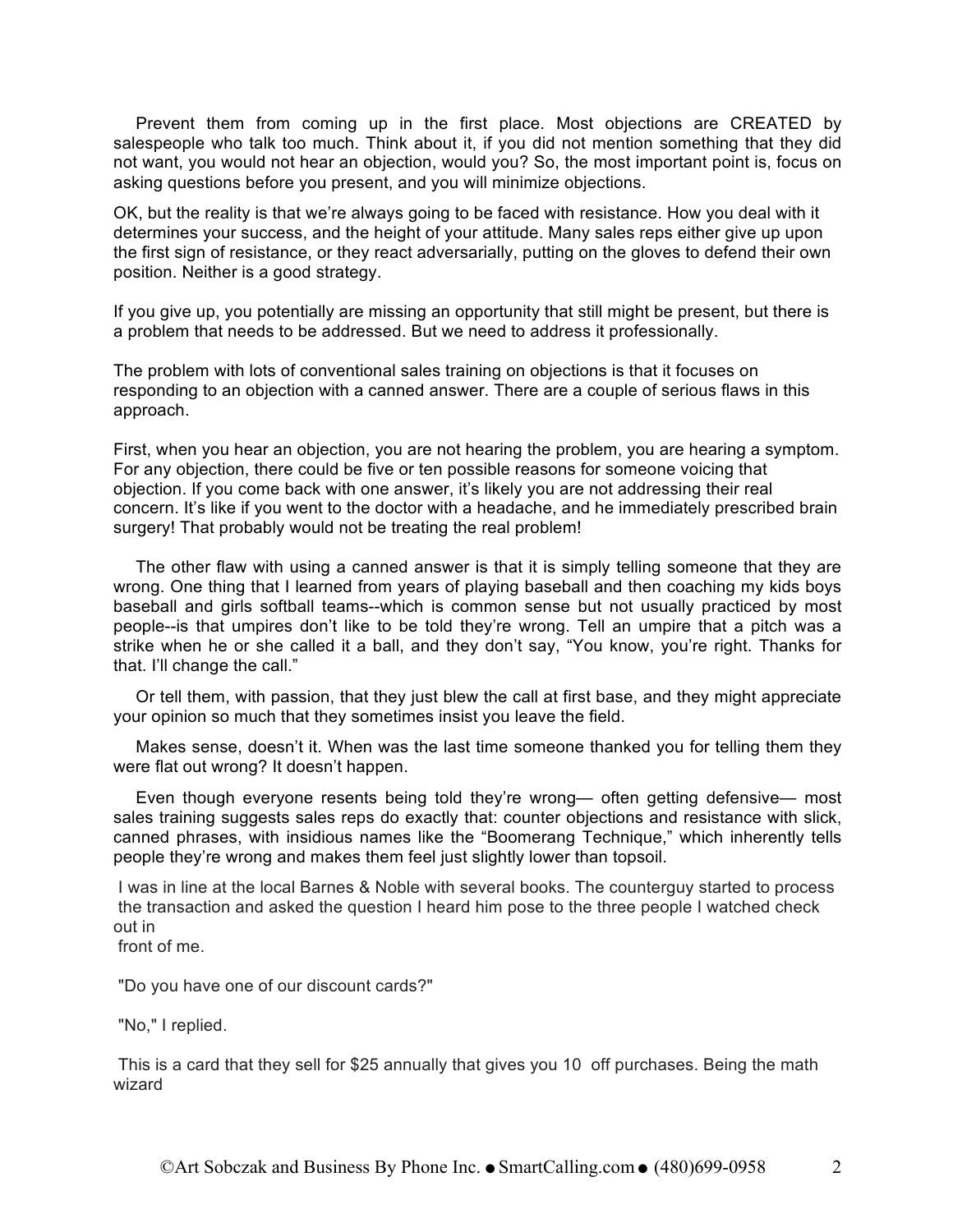that I am, I calculated that just the breakeven on the card is \$250 worth of purchases yearly. I might already spend that amount at B&N, but I also buy a ton from Amazon, and on my Kindle, and whatever airport bookstore I wander into, so I had already decided I wasn't going to get one.

And, I was in a hurry, plus there were plenty of people behind me I didn't want to hold up.

"Would you like to get one?"

"No, I'll pass, thanks."

Then he used it: What I call the Goofy Objection Rebuttal Technique.

"Don't you like to save money?"

My first, unspoken reaction was to say, "And don't you want me to reach across this counter and smack you in the head?"

Instead, I just smiled and asked him to ring up the books.

Then, as he was bagging up the purchase he added, "You know, it's a good deal if you buy a lot."

At least he was persistent. I told him I was capable of doing the math.

KEY POINT: You'll never change anyone's mind by preaching at them.

For example, think about beliefs you feel strongly about: something political, moral, or even a favorite sports team. If someone simply started refuting everything you believed in, you would likely strengthen your stance, and think of why the other person is wrong. You can, however, help someone to first doubt their beliefs, which is the initial hurdle in opening them up to your ideas. Get them to question their position regarding your offer or ideas. People believe their ideas more than they do yours. You can't tell them they're wrong and expect success, but you can help them to doubt their perceptions, which causes them to lower their guard and at least be open to what you have to say. You do this with doubt-creating questions.

Ok, then, what should we do, and what will we do on this webinar . First, we will go through a process for identifying the reasons behind the objections you may hear, and then how to create doubt in the mind of the objector so that they can perhaps see your side of the story. Later, we'll look at other forms of resistance that you might hear, which is Let me think about it, and We don't need that. Finally, I'll end with some resistance and objections tips that you can use.

Right now we are going to go through a process that I suggest you follow for all of the common objections you hear. This process will provide you with ways to first understand the reasons behind the objections you hear, and then you will develop questions designed to help them DOUBT their beliefs, which is the initial hurdle in opening them up to your ideas. Then you will anticipate the possible answers you might hear in response to your questions, and you will continue the process. It will be as if you are role-playing the possible scenarios you might run into so that you will be prepared for them.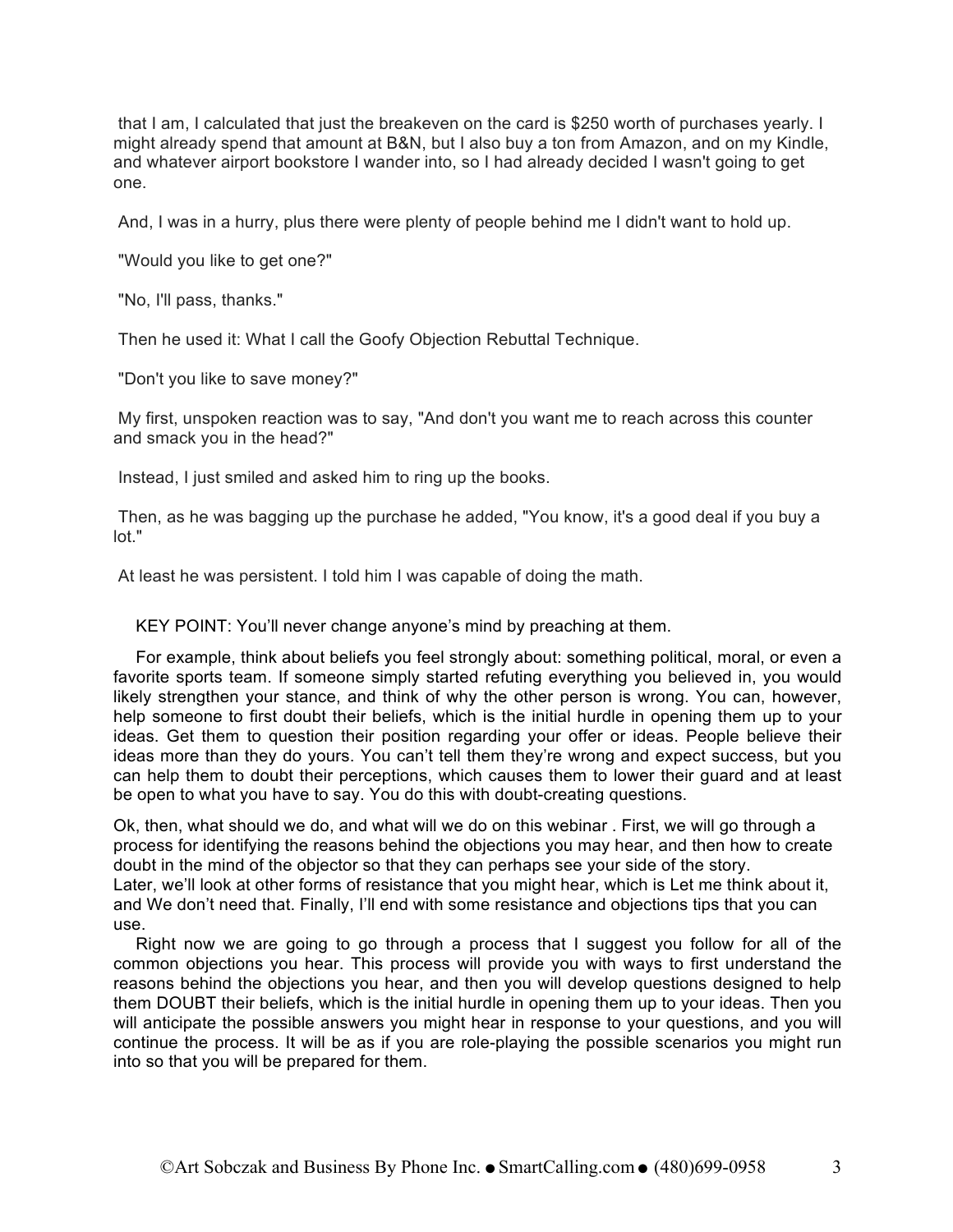When I do my in-person training sessions we do this as a workshop activity where I give you time to actually write out your responses in each of these areas, and it takes some time… of course time we don't have right now. So I'm going to present the process to you, please do take notes on it, and then I suggest you do it either alone, or as part of your sales team to collaborate. Don't worry if you don't get everything since you will get the replay of this shortly, as well as the transcript as soon as it's done.

The first step is pretty simple.

1. Write Out a Common Objection.

I'm talking about something you might hear deep into the sales process.

2. List possible reasons people might have for that objection.

We want to understand why you hear those objections As part of that process, I like to think about 'Why would someone say this? Where are they coming from?' It could be a symptom of their lack of complete and accurate information. They just don't have enough information about you or what you're presenting, therefore they object. Maybe they misunderstand what you presented. They just didn't get it. Maybe it's an emotional stance that could be illogical. For example, let's say you're clearly the better choice, but they say, "Well, you know what, I want to deal with somebody local. I know that it cost more, but I just want to deal with somebody local. I want to keep the money here." That clearly could be illogical, but could be very real to them. We can deal with that. Could be your misunderstanding of what they really want. This happens in cases where sales people don't ask enough questions. They present something, it's not on target, they object. Or finally it could be a genuine problem they have with buying from you. This could be a case where it's just not a fit right now. Okay. We're not going to get that one if it's just not a fit. Some of the other ones we might be able to deal with.

Here's one you might get… when they say "Your price is too high," does that mean they can get it cheaper down the street? Or, did they have a predetermined price figure in mind? Or, do they not have enough money in the budget? You'll need to know their rationale (their problem) before you can address the symptom: the objection.

When I still sold physical audio CD's, I had a guy send me an email, and he said, "\$300 for a set of CD's. That's too much money. I went to a Convention and their sales CD's aren't priced that much." So I thought, 'Well, clearly we're not comparing apples to apples there.' So I was kind of in a playful mood. So I called him back. I said, "Oh, if you just wanted CD's, I can get you some at Best Buy. They're really cheap." Then I went on and we talked a little bit about the content.

They had a predetermined price figure in mind. They thought well this is what it should cost. I think they should cost as much as this. Okay. So now we start figuring out our strategy and our tactics here. What are we going to do when we hear these things? We're thinking of questions. We're thinking of answers. We're role playing it in our mind. So when I hear this where am I going to go next?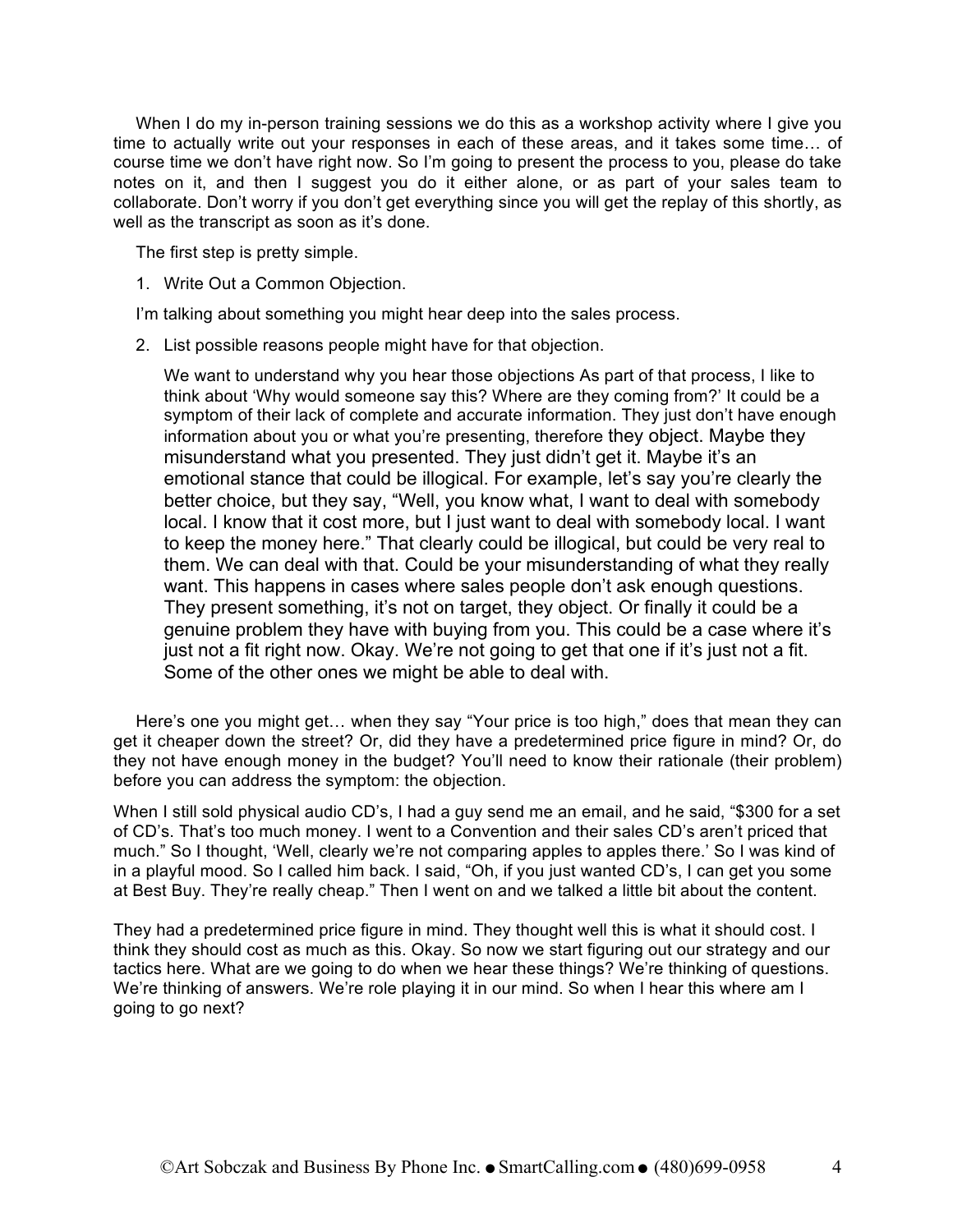#### 3. Develop Questions that Create Doubt

Next we want them to question their position regarding your offer or ideas and their problem. People believe their ideas more than they do yours. You can't tell them they're wrong and expect success, but you can help them to doubt their perceptions, which causes them to lower their guard and at least be open to what you have to say.

Consider this: in order for someone to change their mind (including you) people need to go through a process where they first have to look at their belief and say,

"Well, maybe there is another way to look at it." Then they begin softening their position to a point where they might consider other options.

You can do all of this with doubt- creating questions. Here's how.

For each of the objection reasons, write out questions that uncover their rationale, and plants seeds of doubt. For example, for the "price is too high," questions could be,

"Are we talking about just the price itself, or the long-term value?"

"What are we being compared to?"

"What price figure did you feel would be appropriate for what you're looking to receive?"

"Take price out of the picture for a moment; do you like this unit better than any other you've seen?"

One of my all-time favorite ways to get someone talking is to simply act a bit confused and say, "Could you explain that for me?"

Let's look at a specific situation, a wholesale supplier trying to persuade a retailer to carry his product.

The retail customer says, "We don't need to stock any more lines." Of course the wrong response would be a canned "objection rebuttal," coming back with market share facts and figures that would prove the retailer wrong—but not change his mind. A doubt-creating approach would use questions:

"How often in the past month have people called and asked for this type of product and you're not able to provide it?", or,

"What situations have you had where someone called and asked about a product like this, but they didn't come in because they found out you didn't have it?"

#### 4. Anticipate Their Possible Answers, and Your Next Questions

The next step in the process can take some time, but it is well worth it, since it prepares you to deal with whatever might be thrown at you. And that is taking the questions you just developed, and anticipating their possible responses, and then developing your next response, and then continuing the process. As you might imagine, this can get rather involved, and look like a computer programmer's flow chart.

So, right now, I'd like you to stop the program again, anticipate the answers to the questions you created earlier, create your next questions, and continue. You might need several sheets of paper. Please take your time and put lots of thought into it.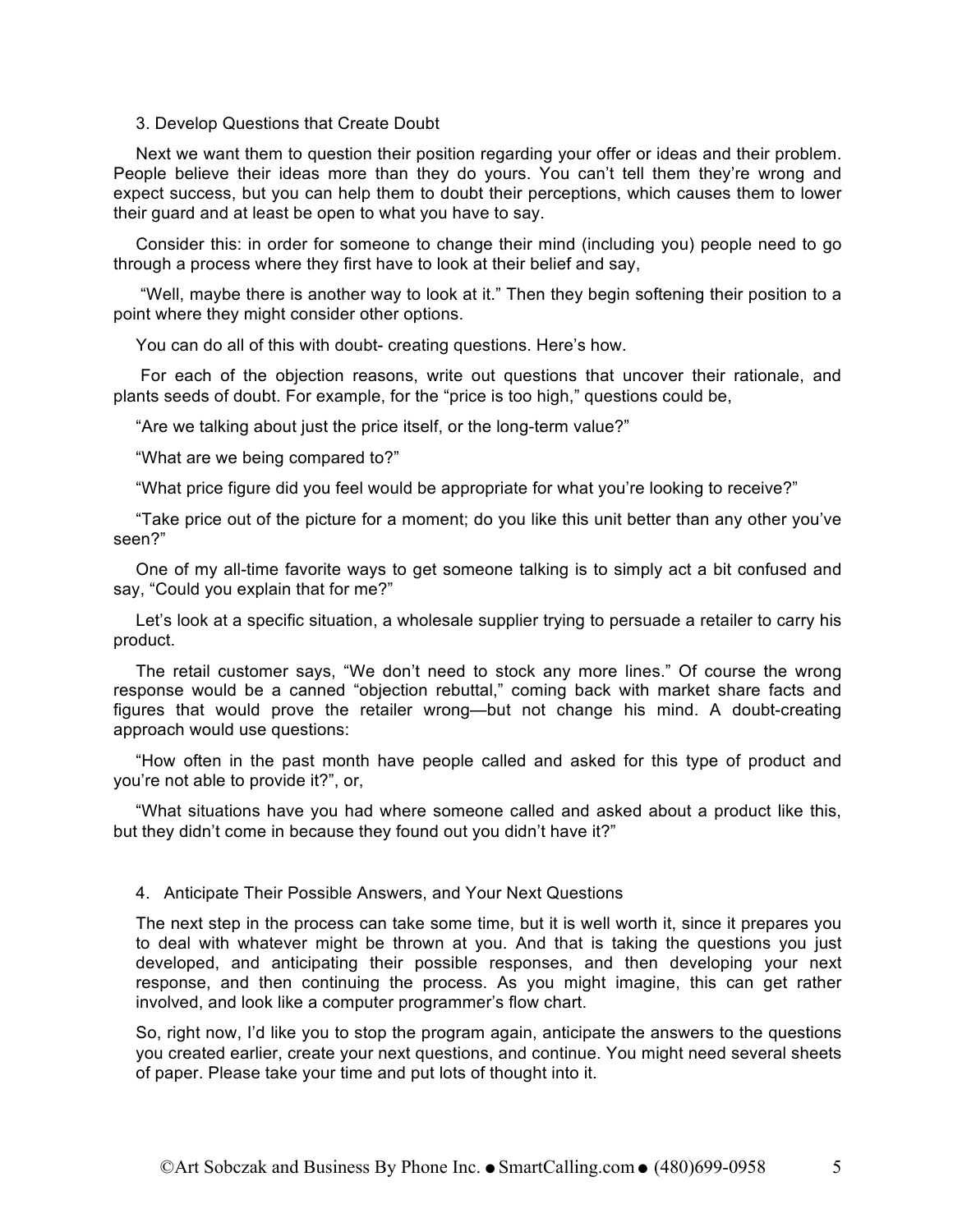OK, you have now created lots of questions, and responses. The final step will be for you to study these, and ideally, role play them with a partner so that you will be smooth when you hear.

To review what we've done,

- 1. Write out a common objection.
- 2. List possible reasons people might have for that objection.
- 3. Develop Questions that Create Doubt
- 4. Anticipate Their Possible Answers, and Your Next Questions

When you do this exercise, it helps you to prepare for and address objections in a nonadversarial way, and ask questions to root out the reasons, to plant the seeds of doubt in their mind, opening them up to considering your ideas, therefore softening their resistance, and hopefully, ultimately seeing your point of view.

# The Objection Handling Process

Allright, so right now I will go a simple process for using those doubt-creating questions. And I'll share through a number of how-to tips and phrases you can use in dealing with resistance and objections in a variety of situations.

The first step after hearing an objection is using a Softening Statement.

After hearing an objection, you don't want to give the impression that you are going to argue with them. Therefore it's good to let them know that you are going to be conversational with them.

For example, after hearing an objection you could say,

 $"$  see."

"I understand."

"Not a problem."

"Let's talk about that."

"Let's discuss that . . ."

"That's an interesting point. Let me get a good understanding of it ..."

"Tell me more about that . . "

"I'm pretty sure I can answer that. Let's go through some of the reasons behind it."

"Let's address that question." "Ok, I can see that."

This erases any tension that might be present and puts them in a frame of mind where they are more open to answering your questions.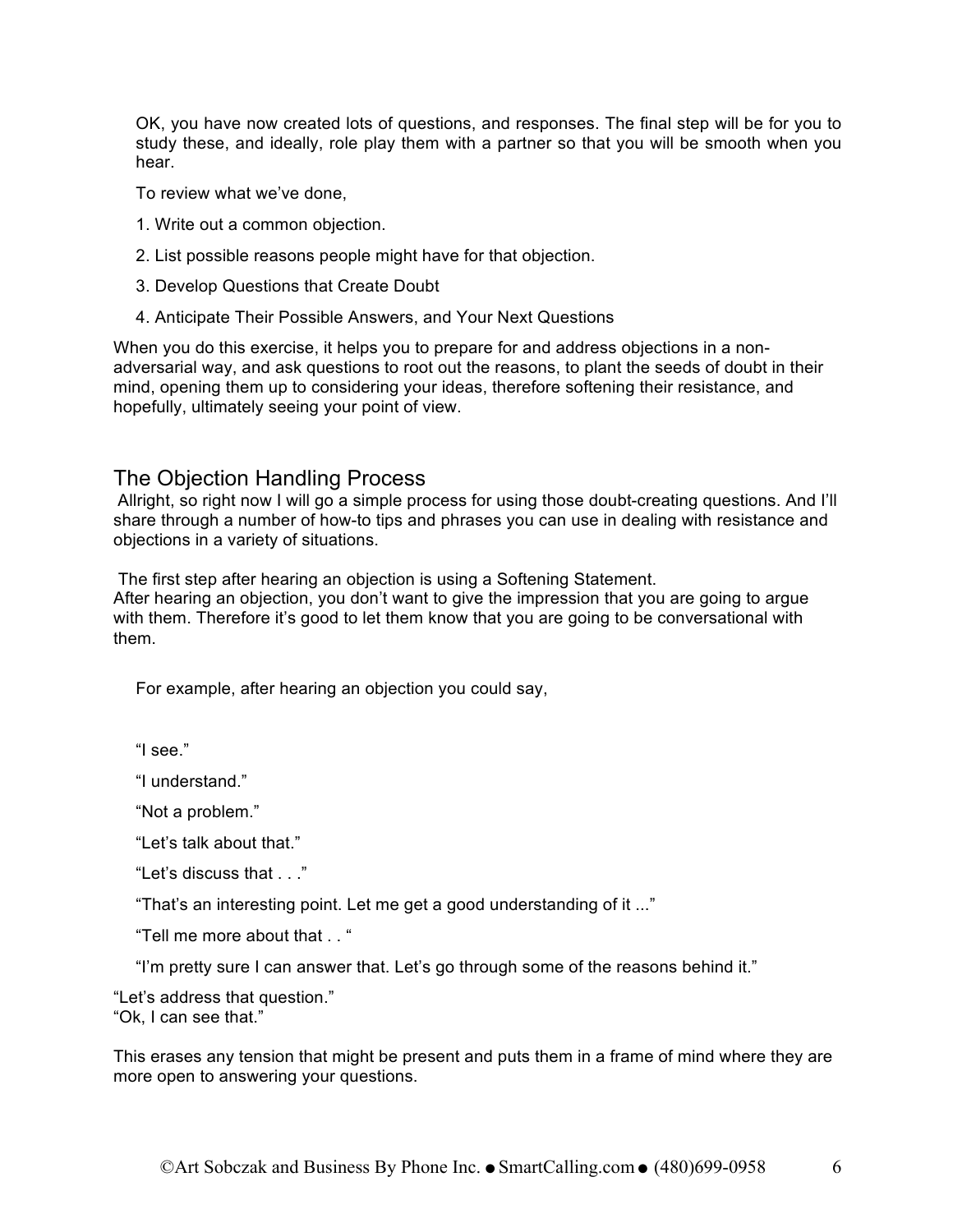This is actually so simple a fourth grader could do. I know that as a fact. Because one did with me.

I attended a fund-raising dinner as part of a celebrity golf tournament for Arizona youth baseball. Got to meet a few Hall of Fame Major League baseball players—very cool.

During the dinner, kids were working the crowd selling raffle tickets. I had already purchased five \$20 tickets earlier at the door, and a fourth grader (as I later found out) approached our table and very confidently asked, "Would you like to buy some raffle tickets?"

I smiled and told her I already had bought mine. I was impressed that these kids were approaching adults and asking for money (although I'm sure they do it to their parents all the time), so I tried to be as gentle as possible in saying no: "Oh, no thanks. I already bought some."

She looked at me with these beautiful blue eyes, smiled, and in a soft tone replied:

"That's okay."

I didn't know what to say. She totally disarmed me.

"You didn't get any from me yet."

I had nothing! Brilliant! Of course I had to buy more. That's a great example of someone not being deterred by an initial no, and in fact being prepared for it, and then asking again.

I actually had no good reason for not buying another one—it was a fund-raising event, after all.

#### Isolating the Real Objection

In most cases it's wise for you to narrow their reason for objecting to one issue. After the softening statements we just went through, you could use phrases and questions such as these:

"Let's take that out of the picture. Would we be the ones you'd choose?"

"Let's look at this a different way. Looking at us compared to the others, what would you say would be the more comprehensive choice for you?"

"If you didn't use that as one of your criteria, would we be the ones you'd choose?"

"If we completely took that out of the discussion, then where would we be?"

"Can we narrow your reason for not choosing us to this one issue"

"Other than that, is there any other issue that's holding you back?"

"If I understand what you're saying, if it weren't for this, you'd move forward, is that right?"

"Let's be sure we're talking about the same issue here. You'd get our program, it's just that's holding you back, is that right?"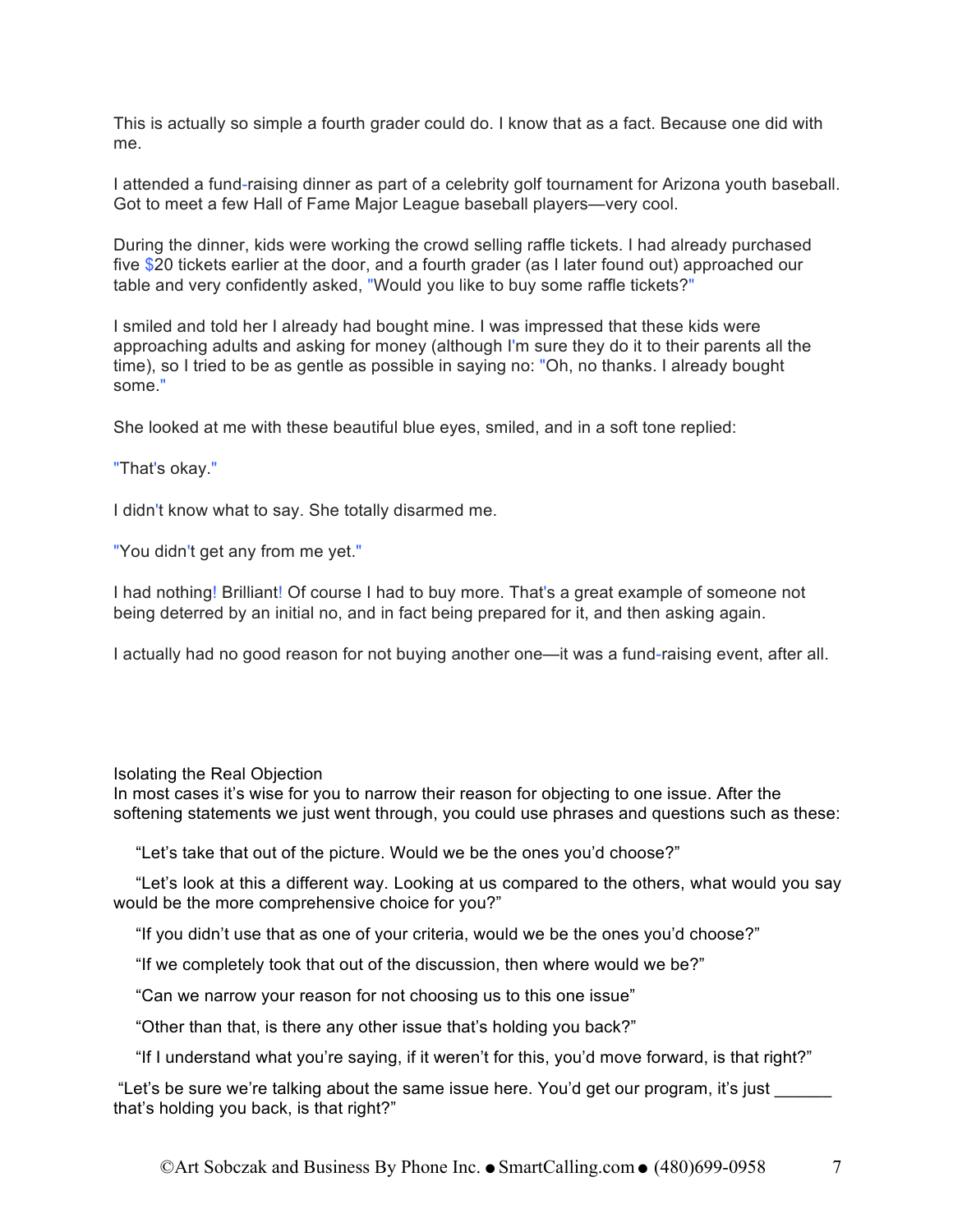The next step is where you actually use the doubt-creating questions we just covered. I wish I had a magic phrase or line or secret sauce you could use and objections would just vaporize, but it doesn't exist.

So again you will ask your questions here, designed to get them thinking about, and doubting their reasons for objecting.

Ultimately you want them thinking, hmmm, well, maybe there is another way to look at it.

Next, this is pretty powerful, it's the concept of a a micro-commitment. We now have softened and broken down their resistance. We want to do one more thing before we go into you restating your case as to why they should move forward.

This is simply asking them, "Are you open to an idea."

Boom. This is almost hypnotic.

It's an easy question for them to answer.

Notice the key words.

Open. Again, given the context of where you are, most reasonable people would at least be open, right.

And you are asking about an idea. Ideas are non-threatening. They don't cost money.

And, once they say yes, they are now invested in listening to what you have.

OK, and then, the next step is to make your Recommendation again, and ask for commitment.

For example,

"So Mike, based on the math we just did here, it looks like your total cost of ownership would be less with our system, since you feel it will give you a greater return over the longer life of unit, and you won't have the out of pocket maintenance expenses. Given all of that, let's go ahead and move forward with it."

Again, what's important here is that if you just made that statement before going through the doubt-creation process, technically you could be totally right, factually, but they might not be there

yet emotionally, therefore they likely wouldn't buy into the argument. They'd still be in resistant mode.

Alright, now I'm going to give you a number of tips that you can use with this process.

Give Choices in Response to Resistance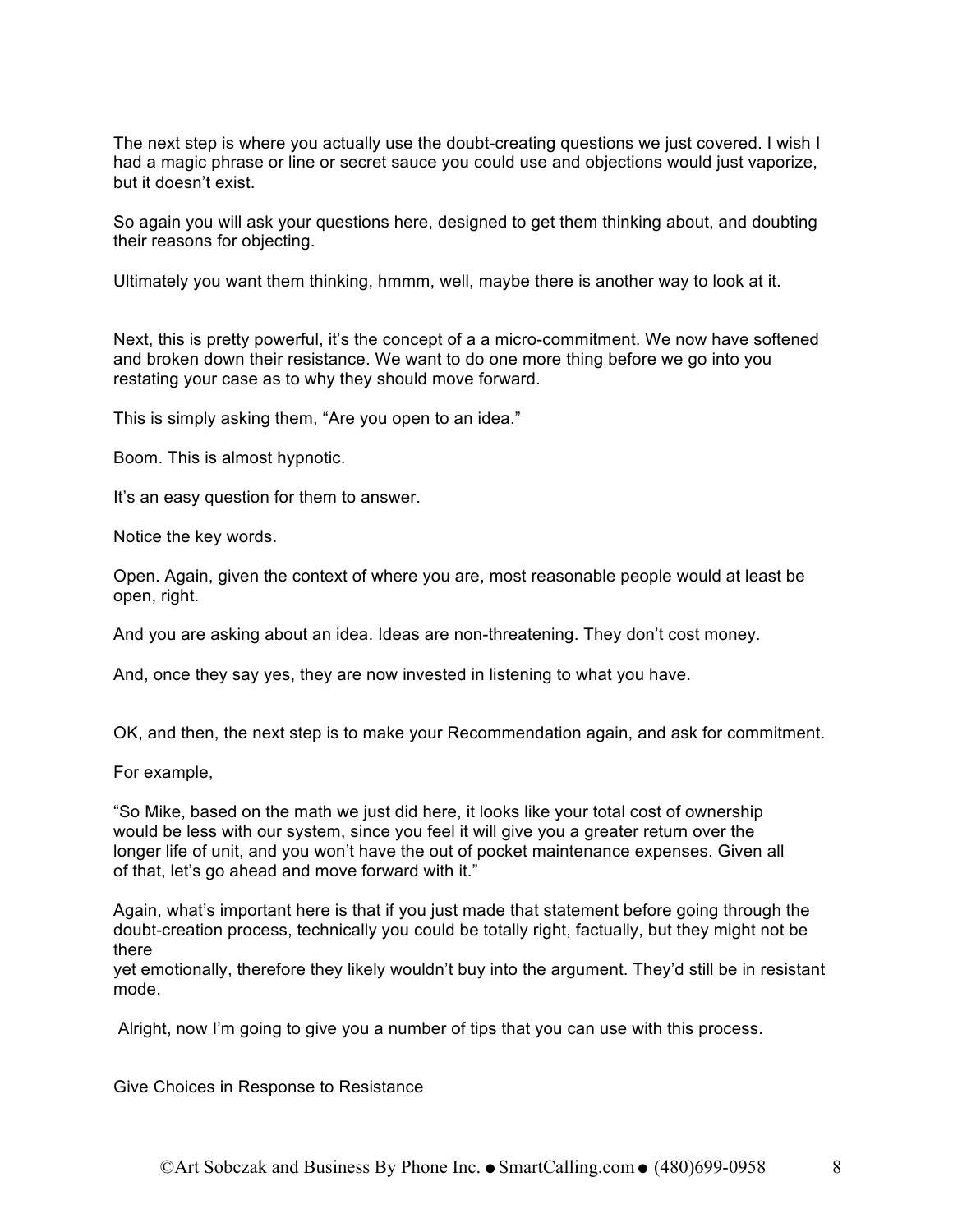One of the themes of this entire program is that the only way to professionally answer objections is to get the other person talking about the reasons behind the resistance. Another effective way is to offer them choices of reasons and listen to how they respond. For example,

Prospect: "We're happy with our present supplier."

"I see. Is it that you're locked in to a contract, or that you've not found a better value yet?" Or,

"Is it the quality you're getting there, or the service that you like best?"

Prospect: "We're not ready to do anything yet?"

"Is it because there's something that needs to happen before you buy, or that you don't see enough value in acting right away?"

Prospect: "We can get it cheaper elsewhere."

"Hmm. Is price your main concern, or are you looking at service factors also?"

Giving them choices allows them an easy way to voice their concerns. Even if they don't pick one of your alternatives, they will likely answer with something of substance to deal with.

### An Alternative to "Why?"

Some sales training suggests you respond with the word "Why?" when you hear some resistance. This is often a touchy situation, since often "Why" is a threatening word. It can imply they are wrong, and attempts to force them to justify their reasoning. What we should do in the sales process when we're looking for the reasons behind a prospect's/customer's opinions and actions is to coax out their beliefs in a nonthreatening, conversational manner, avoiding the word "why."

For example,

Prospect: "I don't think your system would work for us?" Instead of "Why not?", consider,

"I see. What were some of the factors considered in reaching that conclusion?"

Or, "What led to that decision?"

Here's another, Prospect: "We can't do anything about new machines until next year."

Instead of, "Why?", try,

"What is it about next year that will make that a better time for you?"

Think of excuses and resistance you commonly encounter, and brainstorm for nonthreatening questions that will help unlock the real reasons behind the words. Try to focus on the decision and the activity, not the person.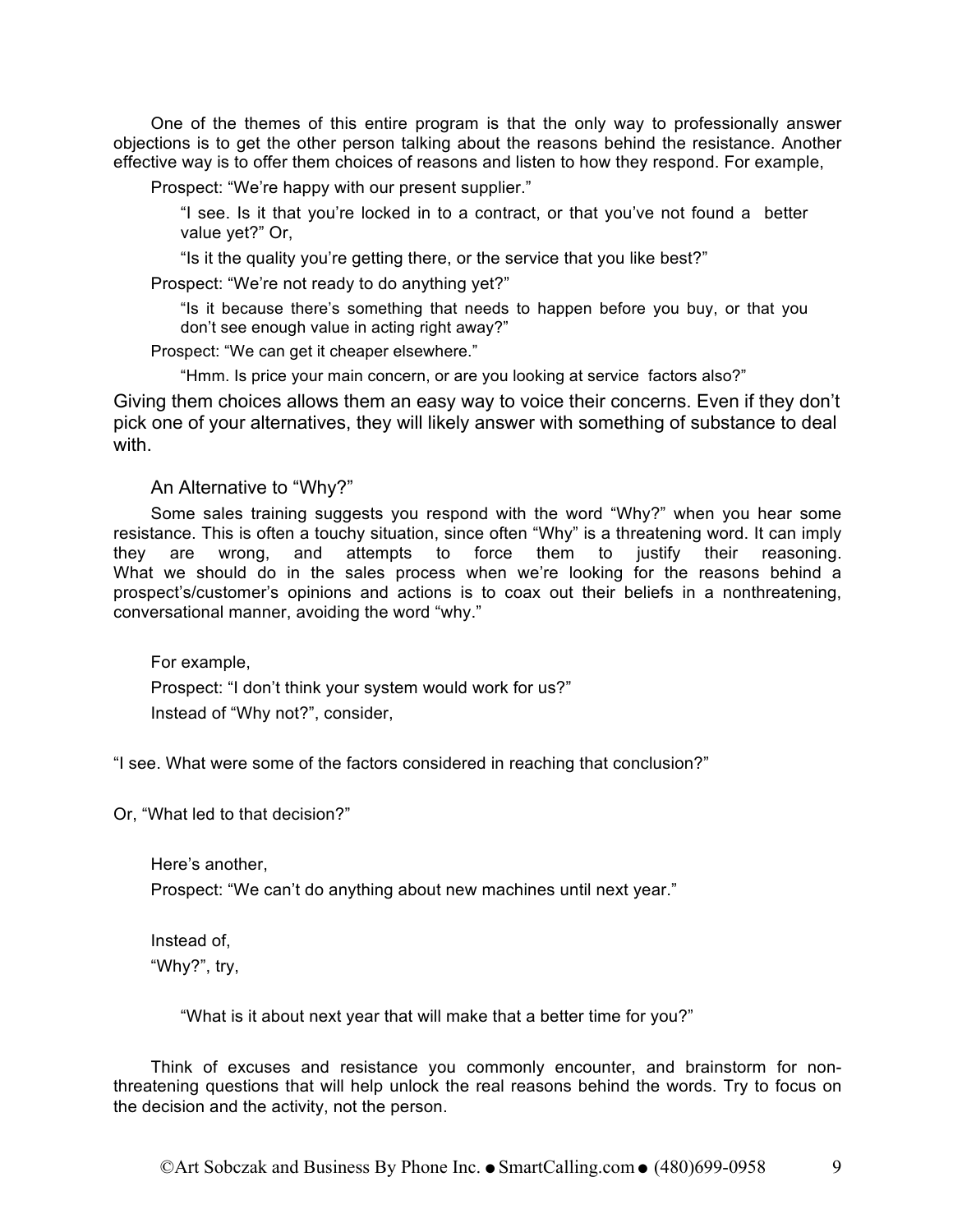Let's talk about handling early resistance on your calls.

What I'll talk about right now are not real objections, but nevertheless cause calls to end quickly. It's early resistance on prospecting calls. Even if you do everything I teach in my Smart Calling process, point-by-point perfectly, you will still get people who respond with some variation of "I'm not interested" or "We're happy with what we're doing."

Expect it. Don't be deterred by it. And prepare for it. That's what I'll show you right now.

Resistance after hearing an opening statement from an unknown caller is a natural, conditioned reaction for many people. And it usually works in attempts to blow sales reps off the phone. Except you, of course, because you'll have some conversational ways to get the prospect talking, which really is the key to keeping the call alive and creating an opportunity.

I have a name for these kinds of inherent reactions that sales calls tend to elicit from prospects: Resistant Reflex Responses (RRRs). They simply are a natural reflex for many people, like ducking if an object is flying at your head. It's instinctive. Not much thought goes into them; they just happen.

Trying to counter them with logic is tough, since, well—what would you be arguing against? We haven't heard anything of substance yet, other than the response. And you don't want to use a goofy retort that some sales books suggest: "Well, of course you aren't interested—I haven't given you anything to be interested in yet!" Give me a break.

So what should you do? Get them talking—which moves their mind away from their reflexive response and on to something of substance.

You do that by softening them first, and then using a pattern interrupt.

A model of communication called neurolinguistic programming that was popularized by many self-help gurus over the past 20 years (most notably Tony Robbins) espouses a theory and technique called a pattern interrupt. Without causing your eyes to glaze over in boredom, let me simplify it for our purposes: When people do or say something automatically, it's called a pattern. If you do something that stops that pattern and gets them talking or thinking about something else, then that is a pattern interrupt. In what city were you born?

That last question was a pattern interrupt. You were listening along, and I interrupted you with a question that probably caused you to think about the answer (or wonder if I had gone off the deep end). Either way, using a pattern interrupt when you hear a Resistant Reflex Response causes someone to answer a question. For example:

Prospect: "I'm not interested."

Sales rep:: "I see. Where are you now getting your compressors?"

Here's another:

Prospect: "We're all set."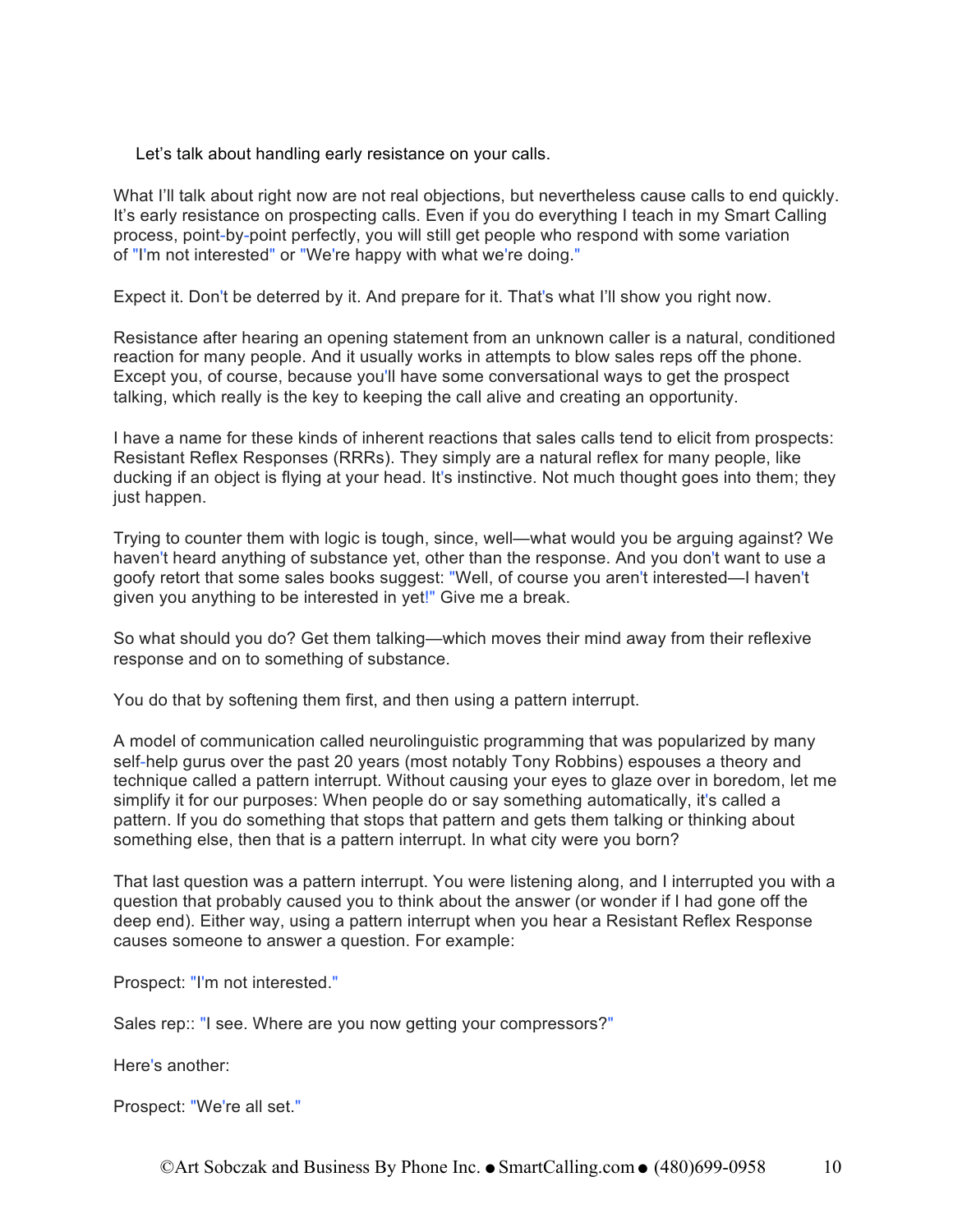Sales rep: "I understand. When is your next project coming up?"

One more

Prospect: "We wouldn't need that."

Sales rep: "Oh. How are you now handling written-off receivables?"

This is not difficult to execute. You simply need to anticipate the RRRs you are likely to hear, or if you have placed calls for more than a day, you already know which ones you hear. Then you prepare your response.

Your tone plays a vital role in determining the success of your reply. Use a soft, almost surprised—maybe even disappointed—tone of voice. By no means do you want to seem confrontational. We want them to open up and drop their shield—not feel threatened.

You might think that you're likely to hear something like "Look, what part of 'I'm not interested' do you not understand?" after your response, and you would be right. This certainly won't work every time; nothing does. However, you may at least be able to salvage some opportunities that you would not have gotten otherwise—possible sales you can cash in on either now or in the future. Your return on your minuscule time investment is huge, and you have nothing to lose.

## **The "Zuck Question"**

Here's one of the greatest questions I've ever heard when getting early resistance. And it wasn't on a sales call. And it wasn't really an objection, but we can adapt it.

It was a television interview done with Facebook CEO Mark Zuckerberg. That's why I call it the Zuck Question.

I had originally heard the clip while listening on a business radio show, and tracked down the video. The interviewer was Laurie Segall with CNN.

Let's watch it.

So to review it, in the middle of the interview, after discussing some of Facebook's recent troubles, Ms. Segall slipped in,

*"So you're not stepping down as Chairman?"* Zuckerberg replied, "That's not the plan."

And then, here it is:

# **"WOULD ANYTHING CHANGE THAT?"**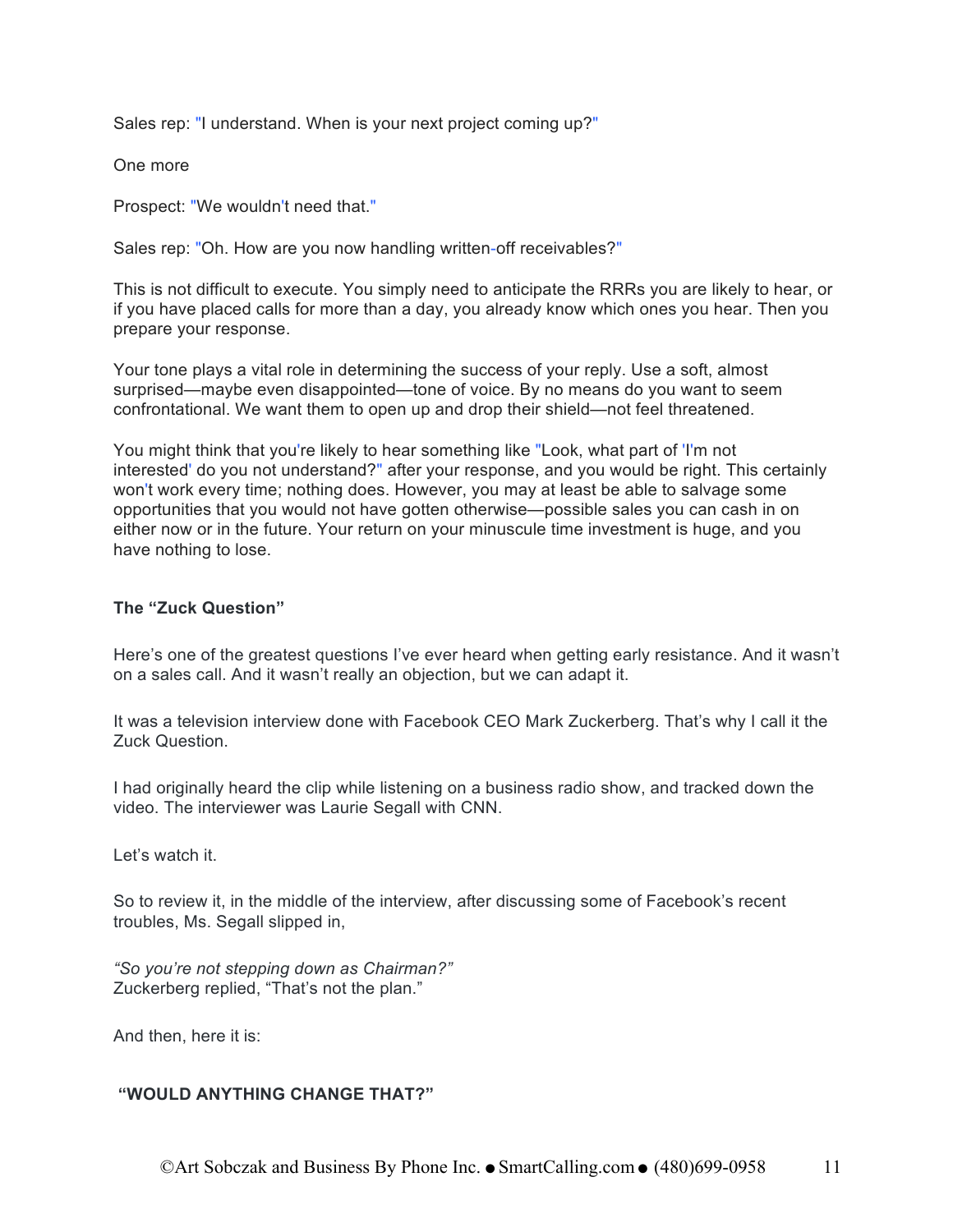Briliant!

Zuckerberg got uncomfortable, nervous, smiled, and said, "Eventually…Over time… I'm not going to be doing this forever…"

So simple, yet so effective.

It gets people thinking in terms of possibilities. And you can use variations of it as well. For example,

"We're just going to stay with what we are doing."

# **"What would change that?" "What would have to happen in order to change that?"**

Think of the resistance you encounter, and formulate a similar question you can use to get them to open up.

# Price Resistance

Let's now talk about Price Resistance. Notice I didn't say real price objections. If you want to deal with those, you will follow the exact same process we covered right at the beginning, using the doubt creating questions. And as a little tip, you can blow away price objections in advance by attaching numbers to the problem or pain they are experiencing, and also their potential payoff with a solution, before you even give our price.

Price resistance and price comments are something different. These often are interpreted by sales reps as signs the person will not buy, and they cave in and drop their price, basically giving away profits.

I ran into a local Chinese restaurant at lunchtime to get a takeout order from the lunch menu. I asked for soup, since it wasn't included on the takeout menu. The woman at the counter told me that they did not have soup to go with the lunch specials, just for dining in.

I really wanted some hot and sour soup.

"So how can I get soup?"

She pointed to the main menu and said all they had was the big container for two, for six dollars.

"How about just filling it halfway, making it for one, and charging me half price?"

She smiled and said,

"The soup is for two and is \$6."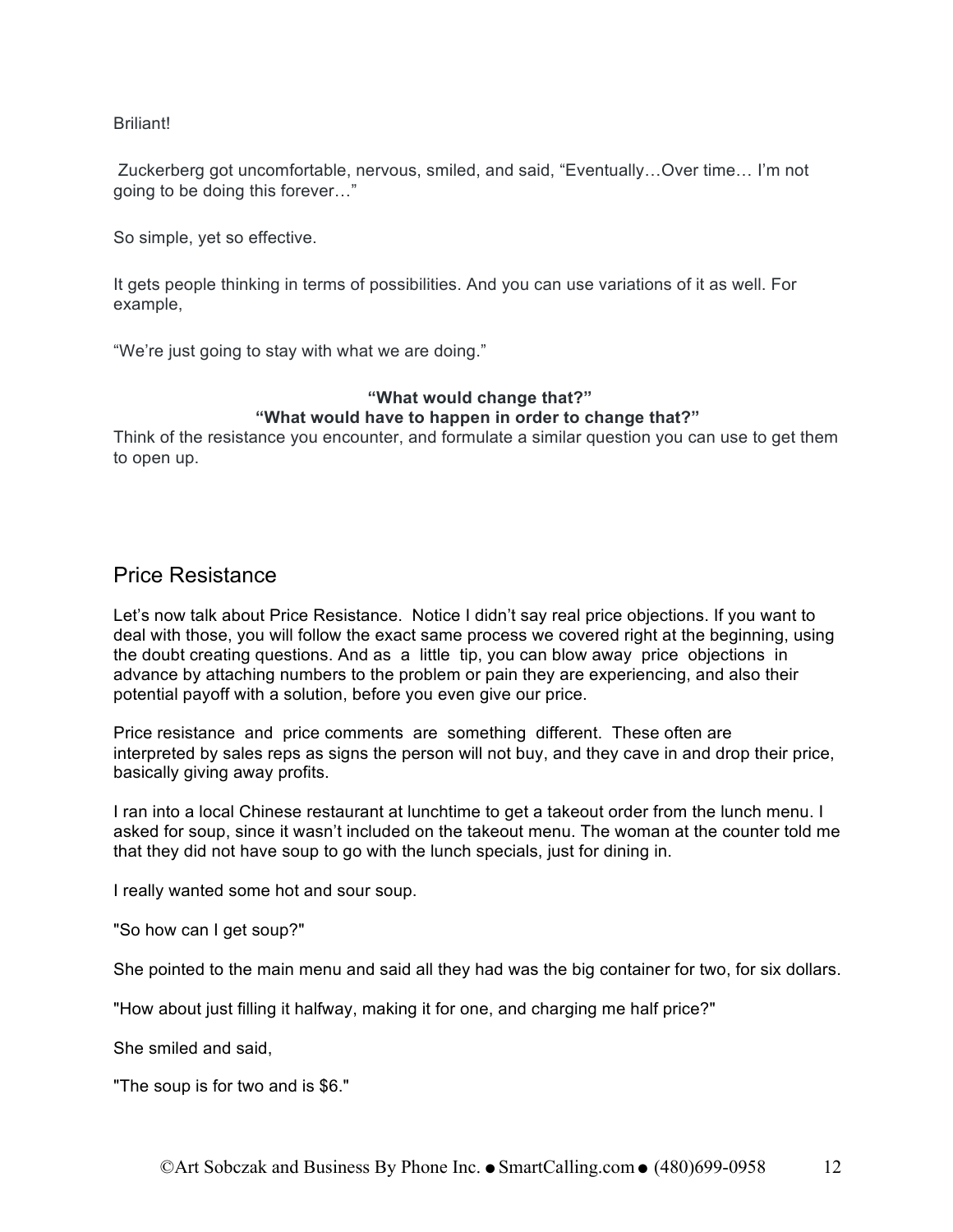I bought it.

That was an example of price resistance. I didn't say I wasn't going to buy, right. While waiting out a four-hour flight delay, I nestled into one of the few empty seats available at an airport snack bar, which happened to be right by the cash register, within earshot of most of the transactions.

I couldn't help but take notice of one. A customer plopped a large bottle of water on the counter.

"That will be \$4.89, The clerk said."

"Four eighty-nine!! Holy-moly, that's more than liquor! That's crazy."

The clerk empathized, "Yeah it is pretty outrageous. You can get a smaller one for \$2.50."

The guy said, "Well that's more like it." And a sale was just cut by almost 50

My delay was so long a new work crew came in. I witnessed a similar transaction with the new counter guy—with one twist. Another customer walked up with the same size bottle of water:

"That will be \$4.89."

"Four eighty-nine! That's robbery!"

This clerk stared at him, emotionless. He leaned forward slightly, paused, then calmly said, "Well,

it's the cheapest you're going to find in the airport."

The customer handed over a crisp five dollar bill. End of story. Full price sale.

The first counterperson committed the same mistake that many businesses and sales reps also are guilty of: caving in to a simple price statement.

The first thirsty customer was still going to buy the water—until the counter guy talked him out of it. Notice the customer DID NOT say, "I won't ever buy water here because your prices are too high."

He simply grumbled about the price.

Just like you or I might air out a few choice words about a traffic jam. We still must drive in it. We just aren't happy about it at that very moment. Then we get over it.

The point here is that there is a difference between,

price comment and statements, and real price objections.

How should you handle real price objections? By following the process we covered right at the beginning. You need to find out what the real problem is, and then get them to doubt their belief with questions. By the way, you should eliminate the price objection in advance by quantifying the

need, the pain, the problem, or their potential payoff, so that when you present the price, it's not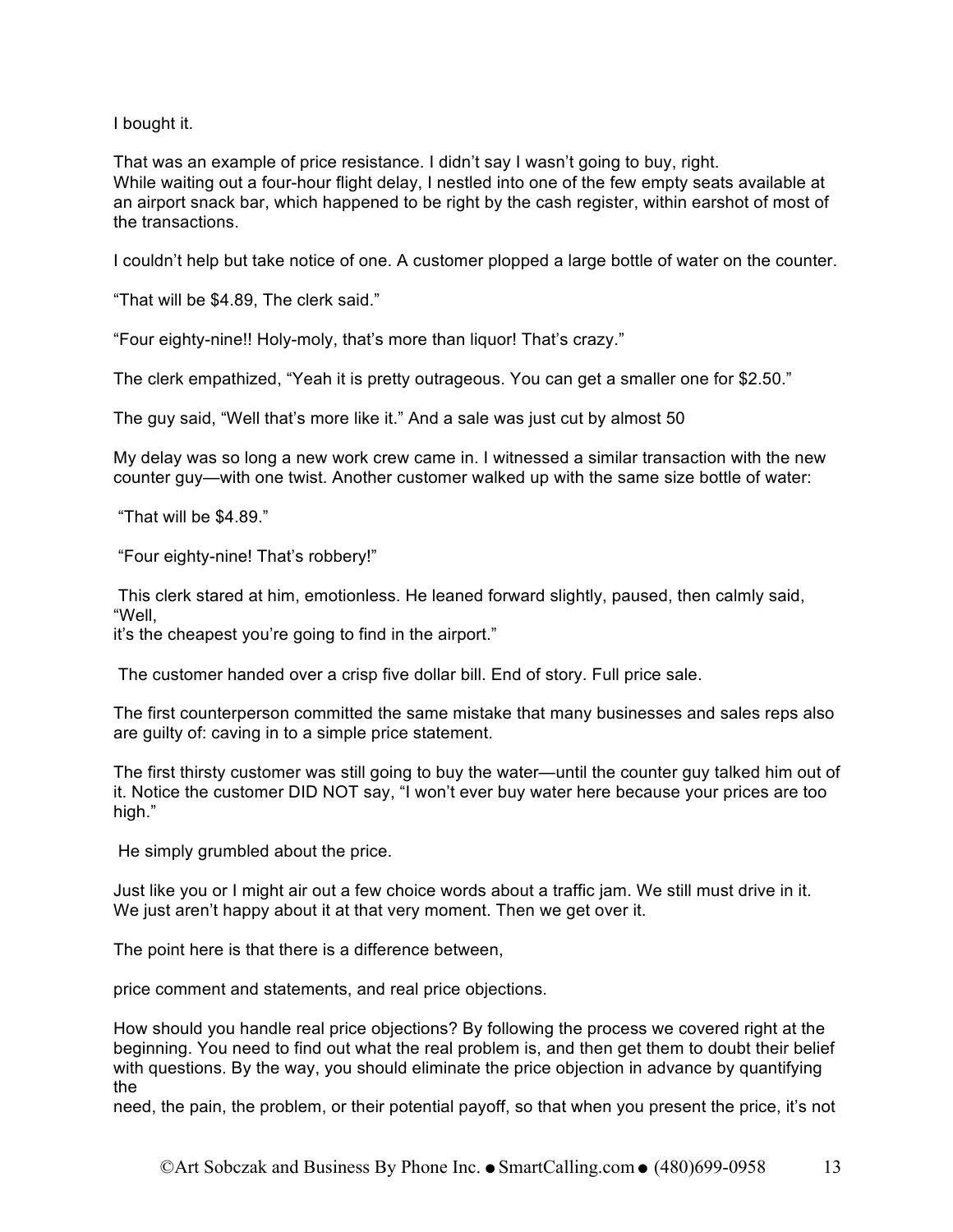a real issue.

What I'll address right now are the Price Statements and comments, which cause many salespeople to start dropping price needlessly. Which by the way come directly out of pure profit.

These occur when someone is already mostly sold. They're just airing out a feeling.

They don't necessarily expect a response, although they'll gladly take one if it's offered, and that's a real bonus for them. And that's normally fatal for sales reps, because it opens you up to negotiations when they're not necessary. Just like the guy at the airport counter.

To illustrate how absurd it is to react to a simple price comment, let's turn this around: If, after giving your price, a prospect said, "Wow, that's a great price. I expected it to be more," you probably wouldn't say, "Think so? Well, let me see what I can do. I think I'll raise it by 29 then, OK?"

So what SHOULD you do when faced with a price comment?

1. Nothing. Pause. See if they continue. (Actually this is a good tactic ANYTIME you hear a price statement, even if you think it's resistance or a real objection.)

2. Then, have a statement of your own ready to go. Let's face it, if you've been on the phone for more than three days, you've already heard most of the price statements you'll ever hear. And you should prepare your response. Now, I'm not talking about "Objection Rebuttals." Those are inane, insane, and don't work, because they don't deal with the real REASON behind the objection. I'm simply talking about something innocuous in reply to the price comment.

For example,

Price Statement: "Wow, your delivery charges are higher than ABC Company."

Sales Pro: "Yes, we have an extensive tracking and quality control process."

Price Statement: "Five hundred dollars for the yearly maintenance contract?!."

Sales Pro: "Yes, that covers any service or support calls you'll have all year long."

Then, it's important to move on with the conversation. Don't dwell on the price comment. Let it die right there. Again, let me reiterate,

Giving in to price statements takes money out of your pocket and your company's profits!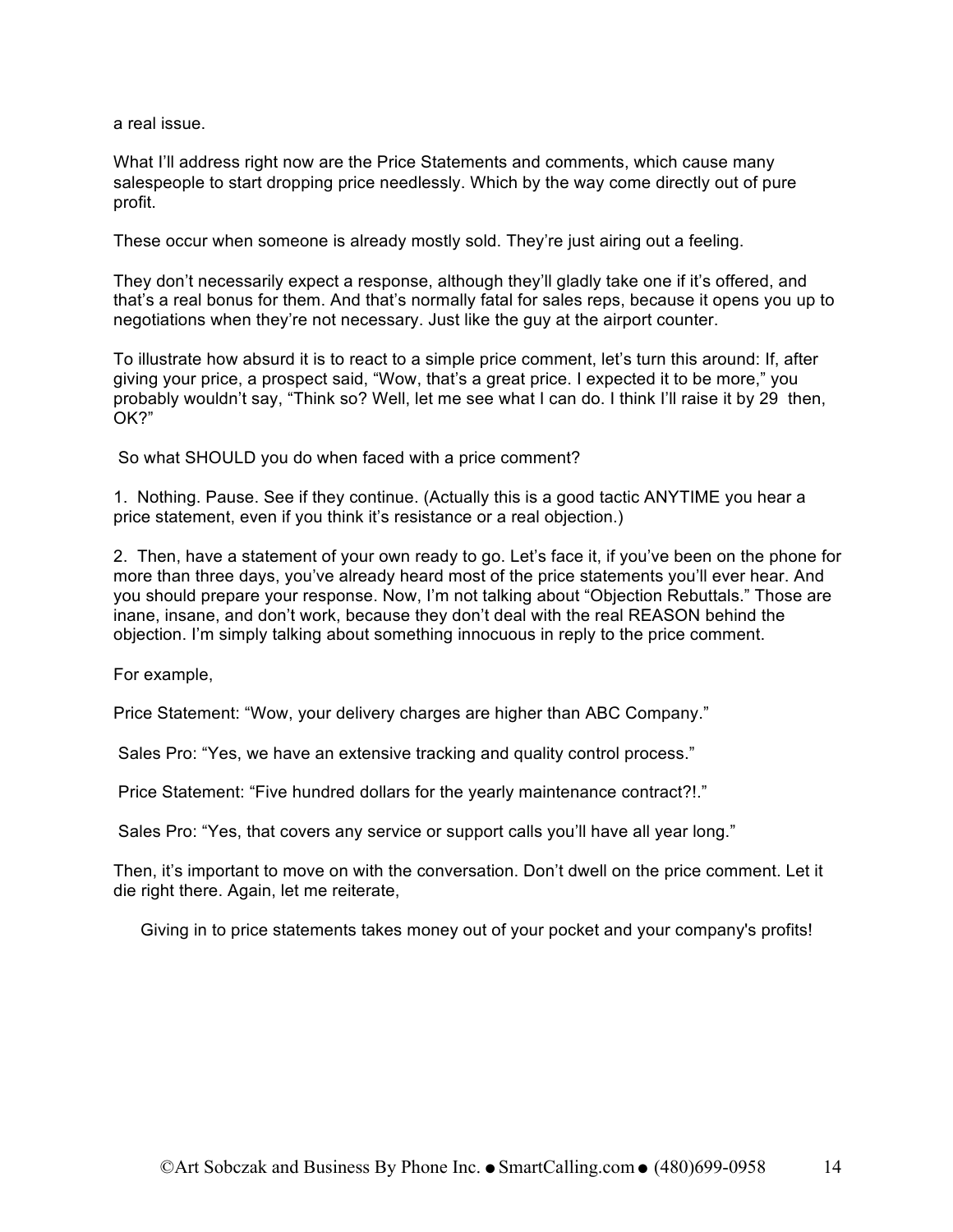Handling Stalls and "I Want to Think About It"

I recall when I was a naïve hotshot corporate sales rep, just out of college, one of my first sales managers gave me a piece of seasoned advice that I've never forgotten and always believed. He said, "Nothing will kill a deal like time."

How true. With prospects and customers, today's interest and perception of a pressing problem or need often becomes tomorrow's bottom-of-the-pile "to-do," until it ultimately vaporizes into the air, replaced by a new set of concerns. Like a fire on a winter night, left untended, it will extinguish itself with time. To be successful, then, it is your job to keep prospects' flames of interest roaring.

To avoid letting time steal your sale, consider the way it disguises itself with these phrases:

"Let me think about it."

"I need some time."

"Maybe later."

#### Why They Delay

Let's first look at why someone might say these things and stall you.

1) They might, indeed, be sincere and truly need time before making a decision. Fine. If so, find out what specifically is going to happen, and why the time is required.

2) If they have no intention of ever buying from you, or worse, never making a decision of any type, find that out too.

3) If the matter is simply one of procrastination, and you both agree a decision would be in their best interest, it's best that you help them take action now, since their perception of urgency will likely diminish as quickly as interest in a losing lottery ticket the instant the drawing is over.

What you don't want to do upon hearing their stall is confront them with a slick phrase designed to push them into a quick decision. That only serves to annoy them, and perhaps even cause them to come up with more rational reasons for delaying. Like the exercise we did earlier, the best approach is to use well-placed questions to get them talking ... to help them turn their interest into action.

First we need to uncover the cause of the delay. If your reading of the situation tells you they are sincere, and there is something that truly needs to happen before they buy, fine. Just be sure they're on your side, and help them be specific about the next action:

"So what you're saying is that my proposal is what you want to go with. All you need at this point is to write up the justification so you can present it to the acquisitions manager and get the funds, right?"

Let's deal with the other situations, the ones that cause you grief and waste your time and money. The ones where they're either flat-out procrastinating, or just yanking your chain. Here are questions to help them open up and give you concrete issues you can deal with, or cause them to fess up and admit they're not going to buy from you—which I call a success in this situation.

"What concerns do you still have?"

"What's causing you to hesitate?"

"What questions are still unanswered for you?"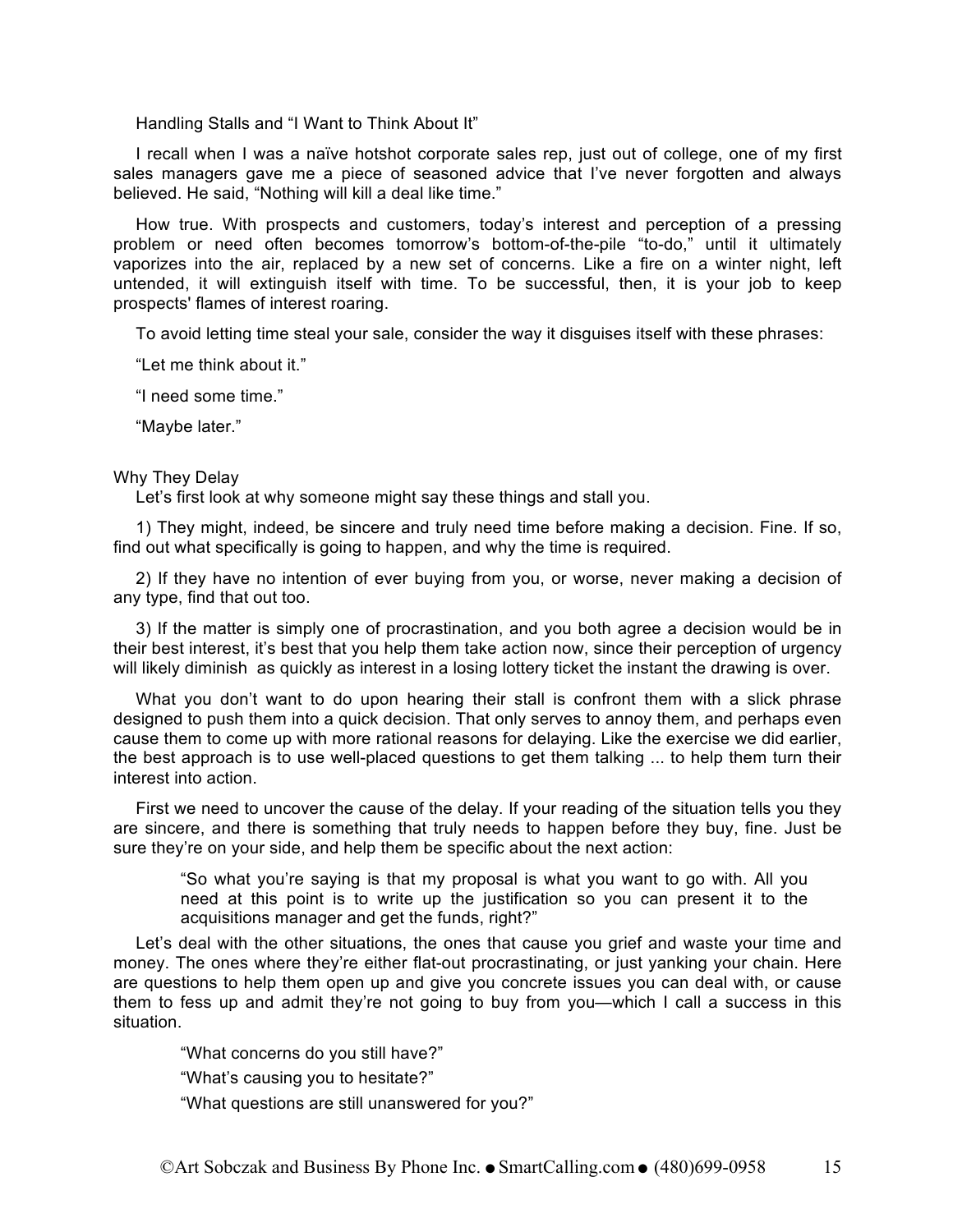"What are you still unsure of?"

"What is it that you're planning to consider?"

Or, you could provide choices that might help them give you a real reason for the delay.

"Is it the \_\_\_\_ that's holding you back?"

Some might argue that this just offers them an easy excuse to select, one that isn't true. Could be. But like most attempts at deception, it's uncovered by further questioning.

If you finally conclude that this person isn't worth further short-term effort on your part, politely let them know you'll be happy to work with them when (or, if) they make that decision. Then move on.

For the ones who are simple procrastinators, keep stoking the fire until it reaches the point where they act. Continue questioning to make them even more uncomfortable about their need or problem. Through questions, help them feel and verbalize how much better their life would be with your product or service.

Don't let "Let me think about it," or other similar delays take money out of your pocket. Move them forward, or move them out.

## **Plant the Seed for a Callback**

If you ultimately determine someone isn't worth pursuing in the short term, or when you've both concluded you won't be doing business together today, but you'd like to keep the door open for the future, you need to say more than, "Keep us in mind for the future, OK?" Naturally everyone would respond with the benign answer, "Oh, OK," and then forget about you before the phone handset hits the cradle. Instead, create a picture for them to remember you by. Create a "mental box" in which they can place you.

### For example,

"Pat, the next time you find yourself in an emergency without replacement parts when you need them, give us a call. Since we stock over 30,000 parts we're likely to find what you need within minutes."

Or, "Keep in mind that we're the company that's known for having a pool of licensed tradespeople on call for temporary jobs, so when you find yourself with more work than you can handle, we're the ones to call."

Sales reps waste tremendous amounts of time following up with stallers who have little intention or ability to buy. Another time and money waster is letting these same types of prospects drag the sales process on far too long. Follow these ideas, and you'll close more sales more quickly, and spend less time with people who will never buy from you.

Bring up the objection before they do.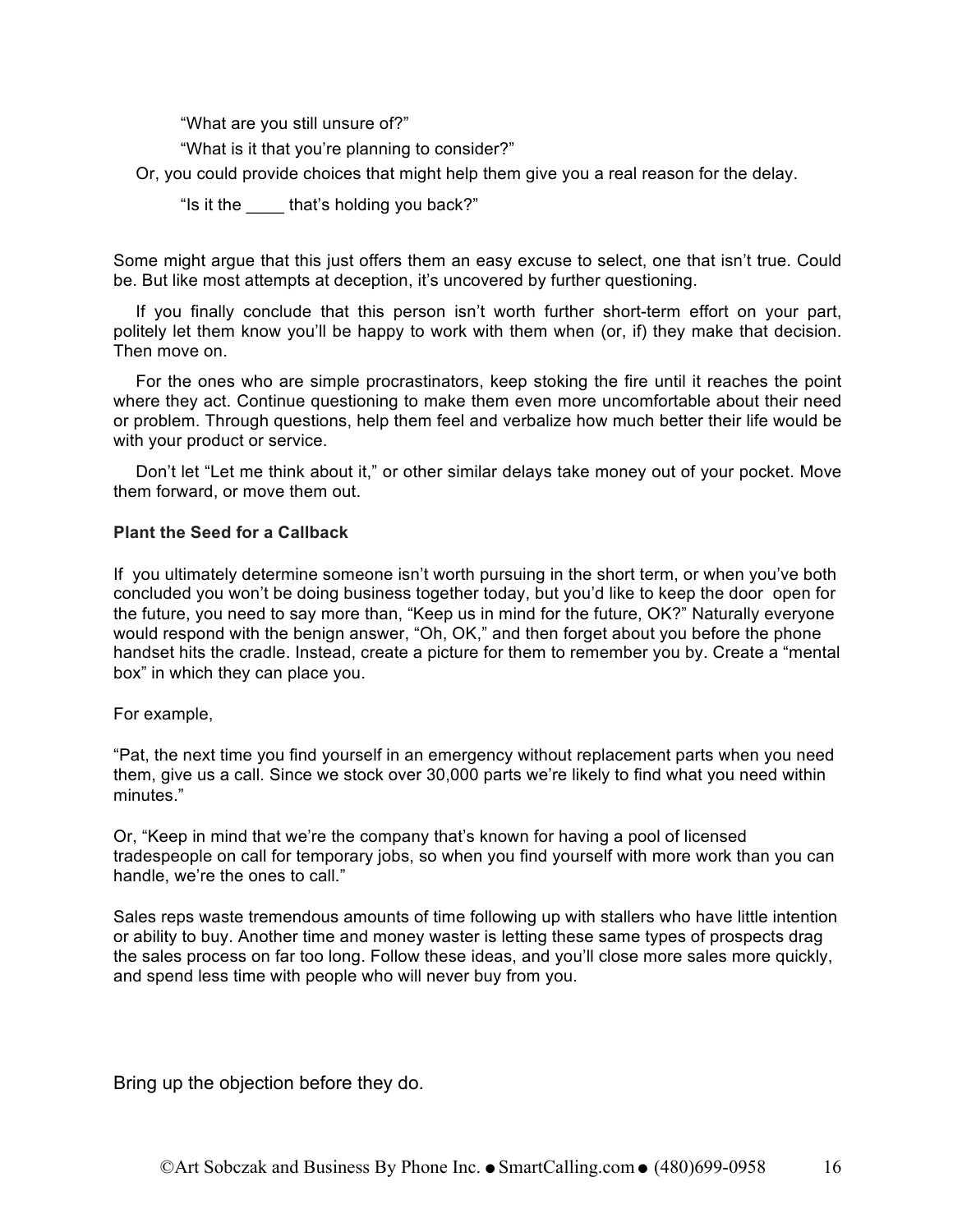While listening to a rep's calls in preparation for a client training program I heard him say,

"…and right now you might be thinking that since you are in a contract with a supplier that would hold you back. Here's how others have handled that…"

And then he proceeded to masterfully remove that possible, yet unspoken objection. If there's an issue that ALWAYS comes up as an objection, it's not a bad idea to bring it up, and answer it before it becomes a major issue later.

By bringing up the objection before he does, you clear up negative thinking early in the call.

For example, the prospect may feel that your price is too high and he therefore will not be listening very carefully to what you're saying. However, by addressing the situation early, and resolving the issue, the prospect will be more open to your presentation.

Here are ways to transition into bringing up the inevitable objection:

- "I bet you are asking yourself…"
- "You might be wondering…"
- "If you are concerned about …"

In his outstanding book, "Triggers : How to Use the Pyschological Triggers of Selling to Motivate, Persuade & Influence," copywriting and advertising genius Joseph Sugarman said that he turned losing products into profitable ones by airing the dirty laundry and disadvantages about products up front.

This reduced and often eliminated major objections to the sale.

For example, he was writing an ad for a thermostat that required installation by the consumer. Knowing that would be an objection by the consumer, he would bring it up right away at the beginning of the ad, and then resolve it by explaining that thermostat wires were on 24-volts—not enough to hurt anyone. He pointed out the wires were color coded and easy to install.

Confuse Them to Answer Objections Here's another quick tip that's a bit unconventional. Confuse them.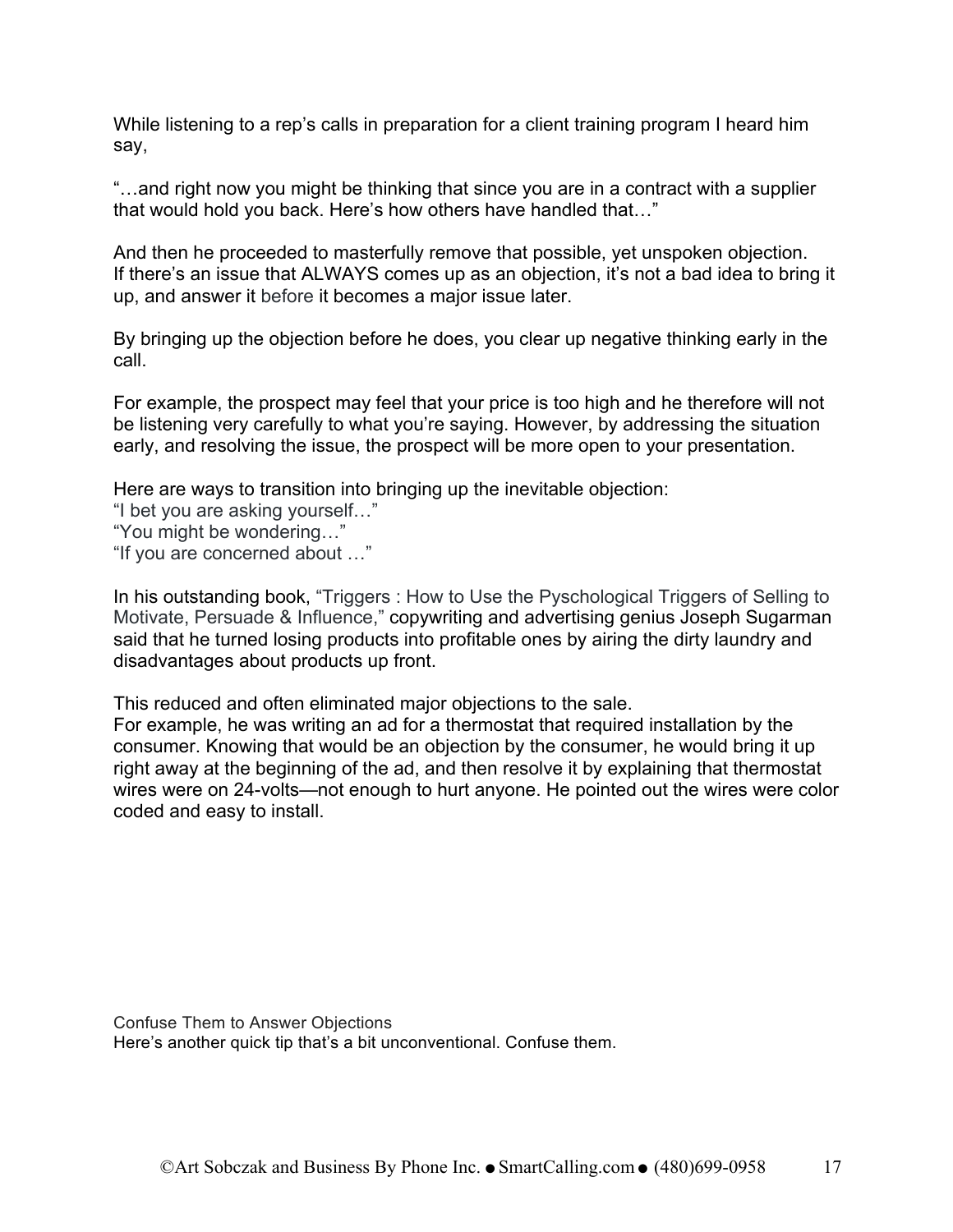If a prospect has given you the brush off, and you're getting ready to end the call, you might want to throw out a phrase that both confuses them and inherently makes them curious at the same time.

For example, let's say a caller says this at the end of a call...one thing to keep in mind for the future is a Double Co-op Tie In to build store traffic.

Prospect: (dropping his/her defensiveness) A what?

This technique helps prospects forget about their reason for not wanting to continue the conversation, and hints at something they might be interested in, therefore buying you more time to ask questions and

find out more about their desires. For example, in this example the caller might say, "It's a promotion that two of your suppliers help to fund, in conjunction with a regular sale you'd be holding

anyway. Let's talk about what you have coming up ..."

# Focus on the Reasons for Wanting to Buy, Not the Resistance.

Think of how you would react to this statement.

"On the one hand, we really like your program. However, the lack of the reporting feature is going to stop us from working with you." Many sales reps would jump in and attack the objection. Wise sales

pros take the other path and instead focus on what the prospect or customer likes:

"Ok, let's talk about that. Let's first go through what you've identified as the reasons for wanting our

program."

Let them talk, but prompt them when necessary. You'll probably find they talk themselves into what you

have, while minimizing their reason for resisting. A much better approach than helping them focus on the

objection.

Here's a key point that will help minimize objections: Don't create or invite them. A client shared an example he heard while monitoring calls. '

Customer (who had called in and was placing an order): "Do you have the ITY5035 cameras in stock?"

Rep: "Uh, yeah. Let me see ... I do, but I don't know how long the extension cord is for the AC power."

The caller didn't ask about the cord. He wanted to buy the cameras The cord might not have been important— until the rep got him thinking about it. Perhaps it was long enough, but because a seed of doubt was planted, the caller decided not to buy. Doubt causes inaction or fear.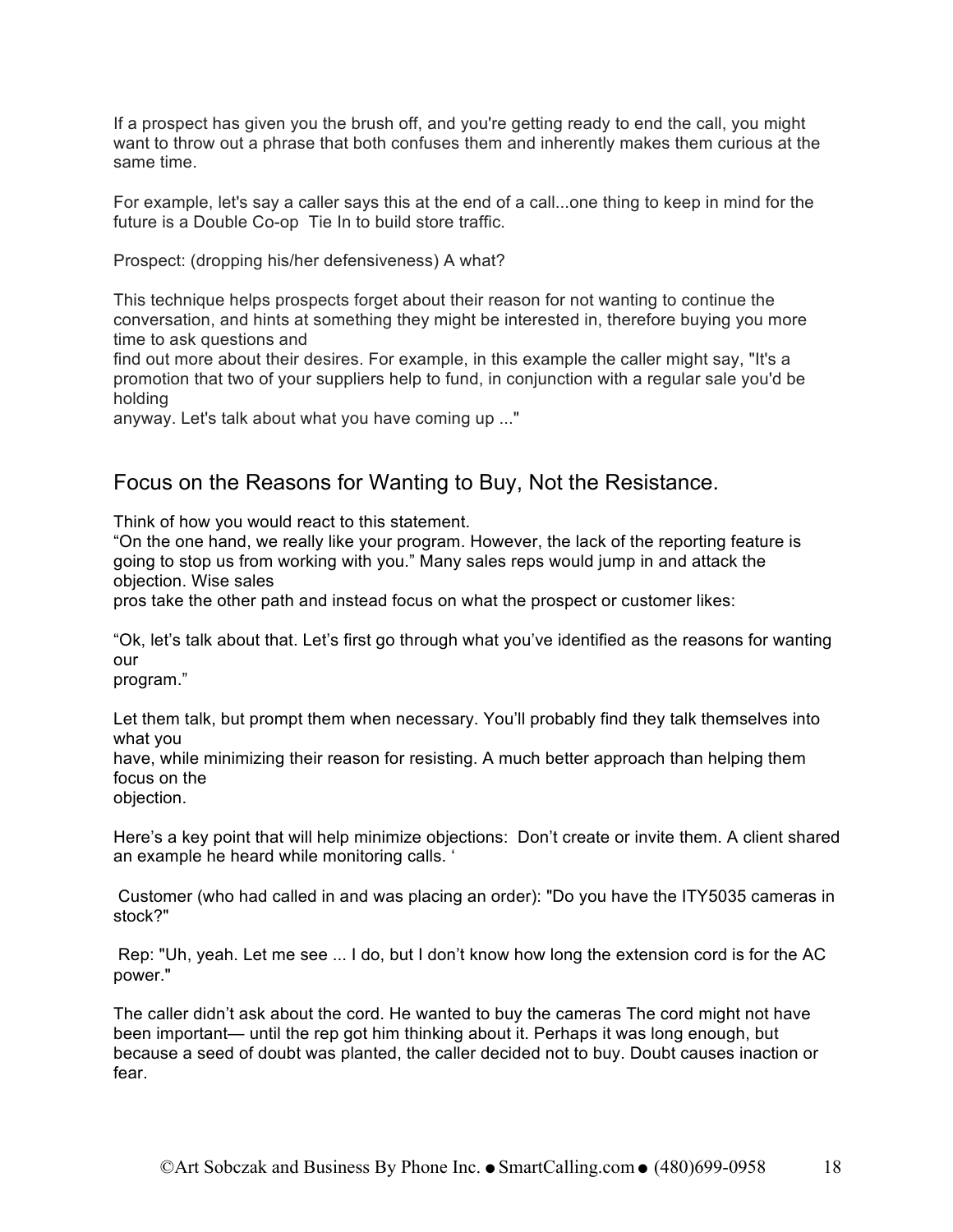Here is another.

A sales rep appeared to have the sale in the bag. The prospect was emitting buying signals, and was very enthusiastic about the rep's offer. The prospect spoke in terms of how he would use the service, and how he could find the funds for it.

Then, the sales rep continued. "Oh, and another feature that I think is just great is the ...", and he proceeded to go into a presentation on a component that the sales rep had not asked about, nor had the prospect mentioned. The prospect listened indifferently.

The tone of the conversation changed. The prospect then said, "I'm just wondering ... we really have no need for that last component. Why don't you take it out and see if you could reduce the price for me."

The rep had gone from a full price sale, to actually losing a sale because of a price objection.

One that HE had created.

So really, the very simple and obvious, but not always followed lesson here is, talk when appropriate Yes, it's a fact that by talking too much, apologizing inappropriately, bringing up facts

unimportant to the listener and generally sticking your foot in your mouth, you can create objections which were not present until you manufactured them.

Am I suggesting that you hide information that is important to the buyer? No way. That would be unethical. I am recommending that when making a presentation you only talk about what the other person is interested in.

Ok, I'm going to end with a bunch of rapid fire tips for you.

Before writing off a prospect who you're obviously getting nowhere with, ask, "Would you say we'll likely never do business together?" This might prompt them to say never is a long time, which gives you a lead-in to more questions.

Take each of your top five competitors and determine your main advantages over them. Then develop questions to get prospects talking about their needs in those areas. For example, "How are you now affected by the order fill rate you're getting?"

To get them talking after they state an objection, say, "Tell me more about that."

To help the indecisive prospect move: "What would happen if you did nothing?"

Use the "Just suppose" technique. "Just suppose the money was in the budget. Would you go with it then?"